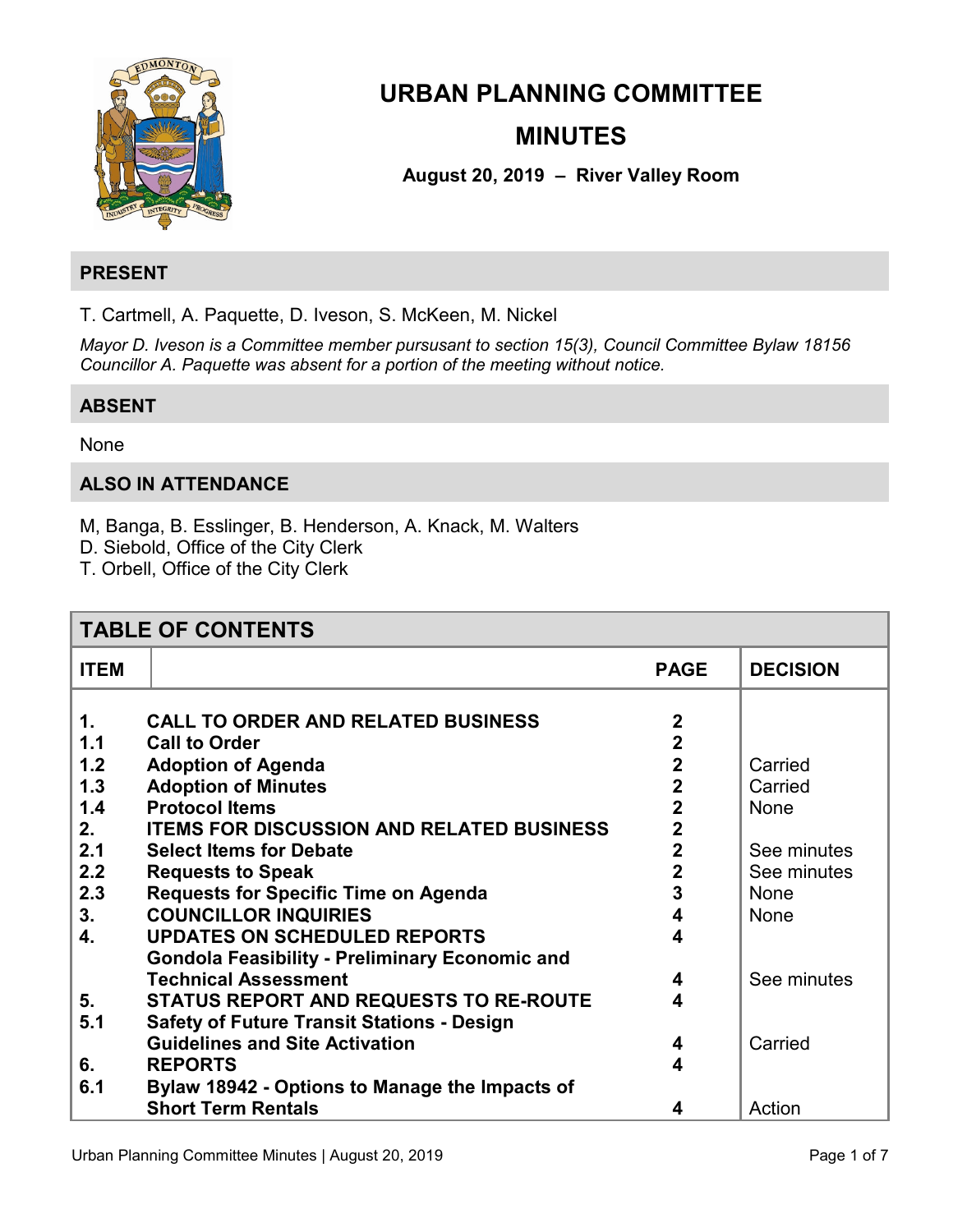<span id="page-1-0"></span>

| 6.2 | <b>Bylaw 18930 - Edmonton Transit System Advisory</b> |         |
|-----|-------------------------------------------------------|---------|
|     | <b>Board Bylaw Amendment No. 1</b>                    | Carried |
| 7.  | <b>RESPONSES TO COUNCILLOR INQUIRIES</b>              | None    |
| 8.  | <b>PRIVATE REPORTS</b>                                | None    |
| 9.  | NOTICES OF MOTION AND MOTIONS WITHOUT CUSTOMARY       |         |
|     | <b>NOTICE</b>                                         | None    |
| 10. | <b>ADJOURNMENT</b>                                    |         |
|     |                                                       |         |

## **DECISION SUMMARY**

#### **ITEM DECISION**

# **1. CALL TO ORDER AND RELATED BUSINESS**

#### 1.1 **Call to Order**

Councillor T. Cartmell called the meeting to order at 9:30 a.m.

# 1.2 **Adoption of Agenda**

# **Moved S. McKeen:**

That the August 20, 2019, Urban Planning Committee meeting agenda be adopted.

#### **In Favour: Carried**

T. Cartmell, S. McKeen, M. Nickel

# **Absent:**

A. Paquette

# 1.3 **Adoption of Minutes**

#### **Moved M. Nickel:**

That the July 9, 2019, Urban Planning Committee meeting minutes be adopted.

# **In Favour: Carried**

T. Cartmell, S. McKeen, M. Nickel

#### **Absent:**

A. Paquette

# 1.4 **Protocol Items**

There were no protocol items.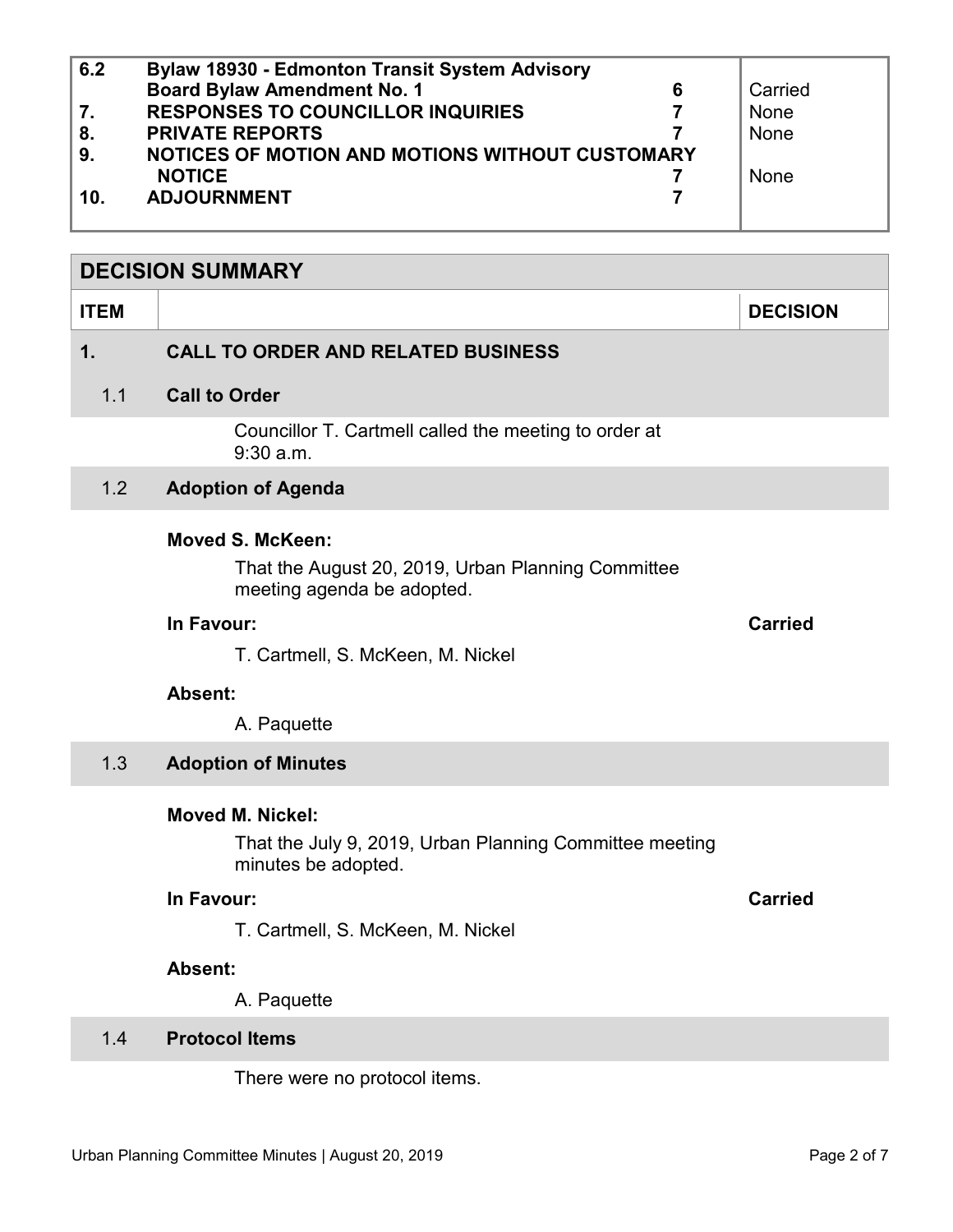# <span id="page-2-0"></span>**2. ITEMS FOR DISCUSSION AND RELATED BUSINESS**

## 2.1 **Select Items for Debate**

Item 6.1 was selected for debate.

# 2.2 **Requests to Speak**

#### **Moved M. Nickel:**

That Urban Planning Committee hear from the following speakers, in panels where appropriate:

#### **6.1 Bylaw 18942 - Options to Manage the Impacts of Short-Term Rentals**

- K. Chalmers, Edmonton Destination Marketing Hotels
- Terry Hodgkinson, The Ten Condominium
- Jonah Porter
- Carlos Yoneliunas
- Jonathon Machinski
- Kylie Degeling
- Shelley Trepanier
- Nayeem Mano
- Jamie Bates
- Shanna Badry, The Edmonton Short-Term Rentals Association
- Michael Stead
- Katrina Rossol
- Garth Petruk
- Valerie Bielenda
- Richard Simon
- Natasha Stenzel
- Sandra Gluth
- Tracy Douglas-Blowers, Alberta Hotel and Lodging Association
- Mike Kouritzin
- Geoffrey Kozlowski
- Michael Shandro, Alberta Hotel and Lodging Association
- Jeff McCammon
- Donna McCammon
- Anita Rudichuk
- Carole-Anne Martin
- David Ford

# **In Favour: Carried**

T. Cartmell, A. Paquette, S. McKeen, M. Nickel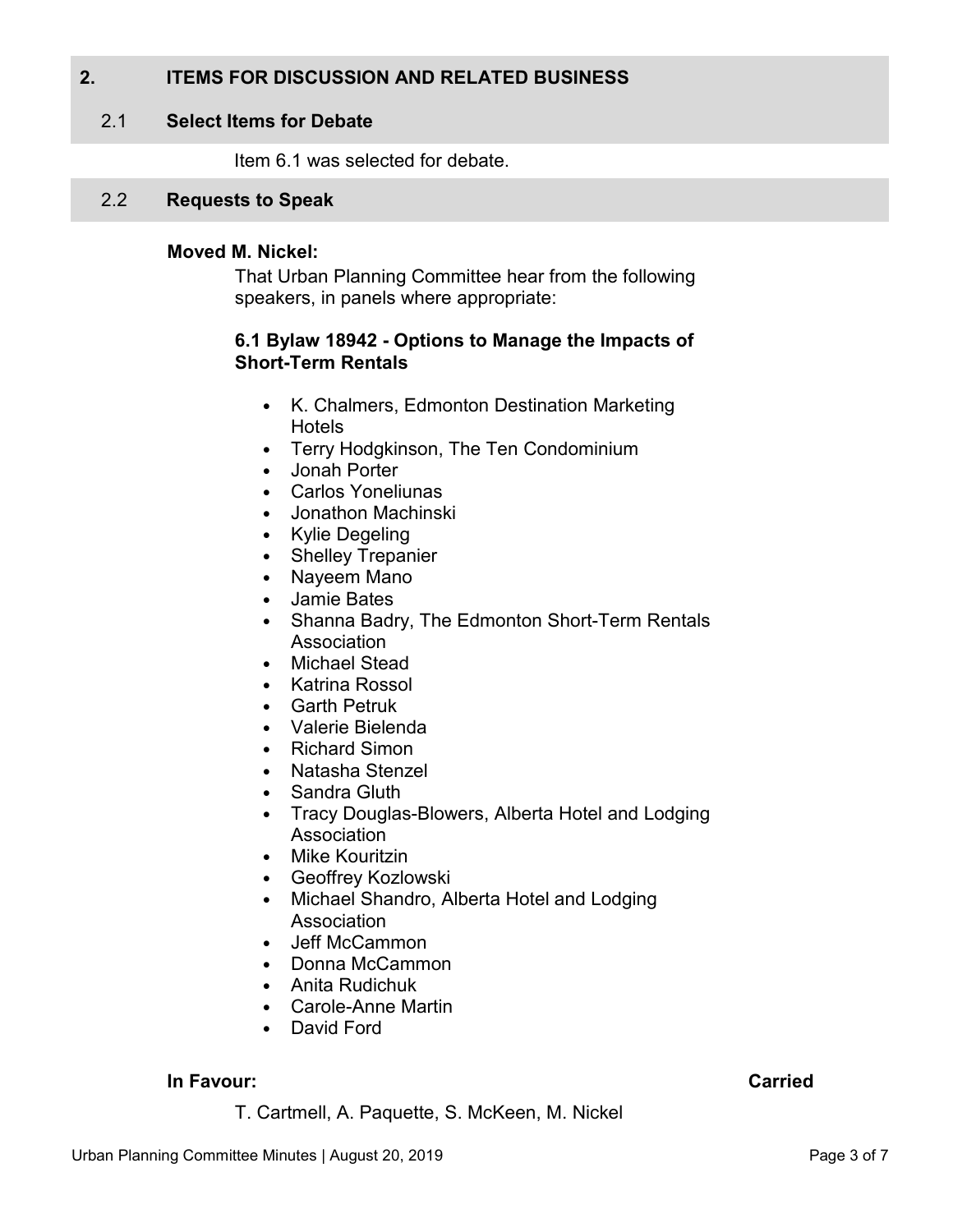# <span id="page-3-0"></span>2.3 **Requests for Specific Time on Agenda**

There were no requests for any items to be dealt with at a specific time.

#### **3. COUNCILLOR INQUIRIES**

There were no Councillor Inquiries.

#### **4. UPDATES ON SCHEDULED REPORTS**

**Gondola Feasibility - Preliminary Economic and Technical Assessment - Revised Due Date of December 3, 2019, approved at the June 11, 2019, Urban Planning Committee meeting.** 

> **Revised Due Date:** December 3, 2019 (approved at the June 11, 2019, Urban Planning Committee meeting).

#### **5. STATUS REPORT AND REQUESTS TO RE-ROUTE**

5.1 **Safety of Future Transit Stations - Design Guidelines and Site Activation** 

#### **Moved S. McKeen:**

That Urban Planning Committee recommend to City Council:

That the Safety of Future Transit Stations - Design Guidelines and Site Activation report be re-routed to the October 2, 2019, Community and Public Services Committee meeting.

# **In Favour: Carried**

T. Cartmell, S. McKeen, M. Nickel

#### **Absent:**

A. Paquette

# **6. REPORTS**

## 6.1 **Bylaw 18942 - Options to Manage the Impacts of Short Term Rentals**

S. McCabe, Deputy City Manager, and W.T. Ramirez, Urban Form and Corporate Strategic Development, made a presentation.

- K. Chalmers, Edmonton Destination Marketing Hotels;
- T. Hodgkinson, The Ten Condominium; J. Porter;
- J. Machinski; K. Degeling; G. Kozlowski; N. Mano; J. Bates;
- S. Badry, The Edmonton Short-Term Rentals Association;
- K. Rossol; M. Stead; G. Petruk; V. Bielenda; R. Simon;
- N. Stenzel; S. Gluth; and T. Douglas-Blowers, Alberta Hotel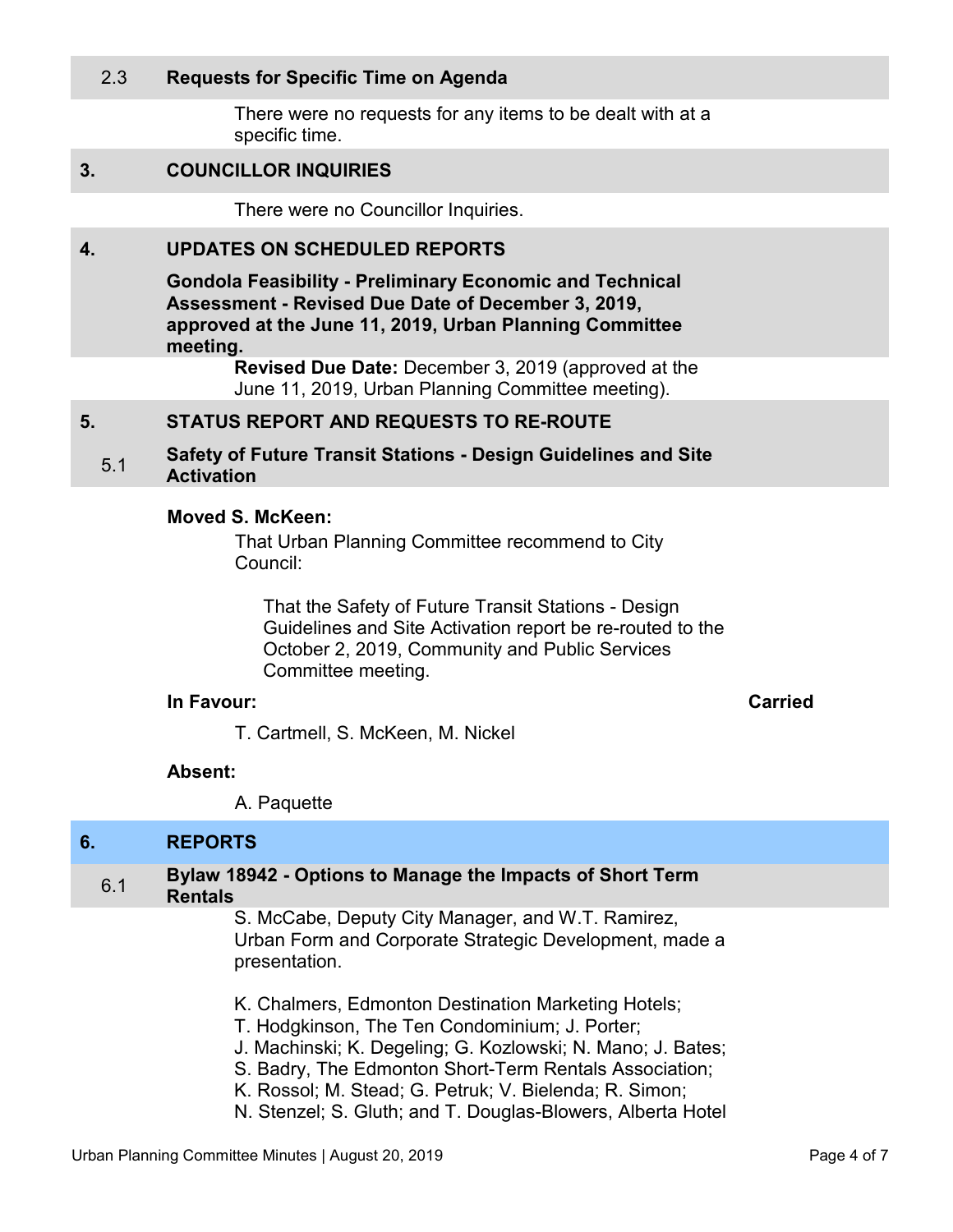and Lodging Association, made presentations. T. Douglas-Blowers; T. Hodgkinson; K. Chalmers; S. Badry; K. Degeling; J. Porter; G. Kozlowski; J. Machinski; and V. Bielenda answered the Committee's questions.

A handout provided by K. Chalmers was distributed to Members of the Committee and a copy was filed with the Office of the City Clerk.

### **Moved S. McKeen:**

That Committee hear from N. Rotman, Airbnb Canada.

#### **In Favour: Carried**

T. Cartmell, A. Paquette, D. Iveson, S. McKeen, M. Nickel

M. Kouritzin; A. Rudichuk; M. Shandro, Alberta Hotel and Lodging Association; and C.A. Martin made presentations.

Handouts provided by M. Shandro and M. Kouritzin were distributed to all Members of the Committee and copies were filed with the Office of the City Clerk.

#### **Moved M. Nickel:**

That Committee hear from the following speakers:

- Yasmin Bhuiyan
- Ash Badry, The Edmonton Short-Term Rentals Association

#### **In Favour: Carried**

T. Cartmell, A. Paquette, S. McKeen, M. Nickel

D. Ford; N. Rotman, Airbnb Canada; Y. Bhuiyan; and A. Badry, The Edmonton Short-Term Rentals Association, made presentations.

# **Moved S. McKeen:**

That Committee hear from C. Mackay.

#### **In Favour:** Carried Carried Carried Carried Carried Carried Carried Carried Carried Carried Carried Carried Carried Carried Carried Carried Carried Carried Carried Carried Carried Carried Carried Carried Carried Carried C

T. Cartmell, A. Paquette, D. Iveson, S. McKeen, M. Nickel

C. Yoneliunas; C. Mackay; and J. McCammon, made presentations. N. Rotman; M. Kouritzin; J. McCammon; C. Mackay; A. Badry; and C. Yoneliunas; answered the Committee's questions.

K. Petrin, W.T. Ramirez and S. McCabe, Deputy City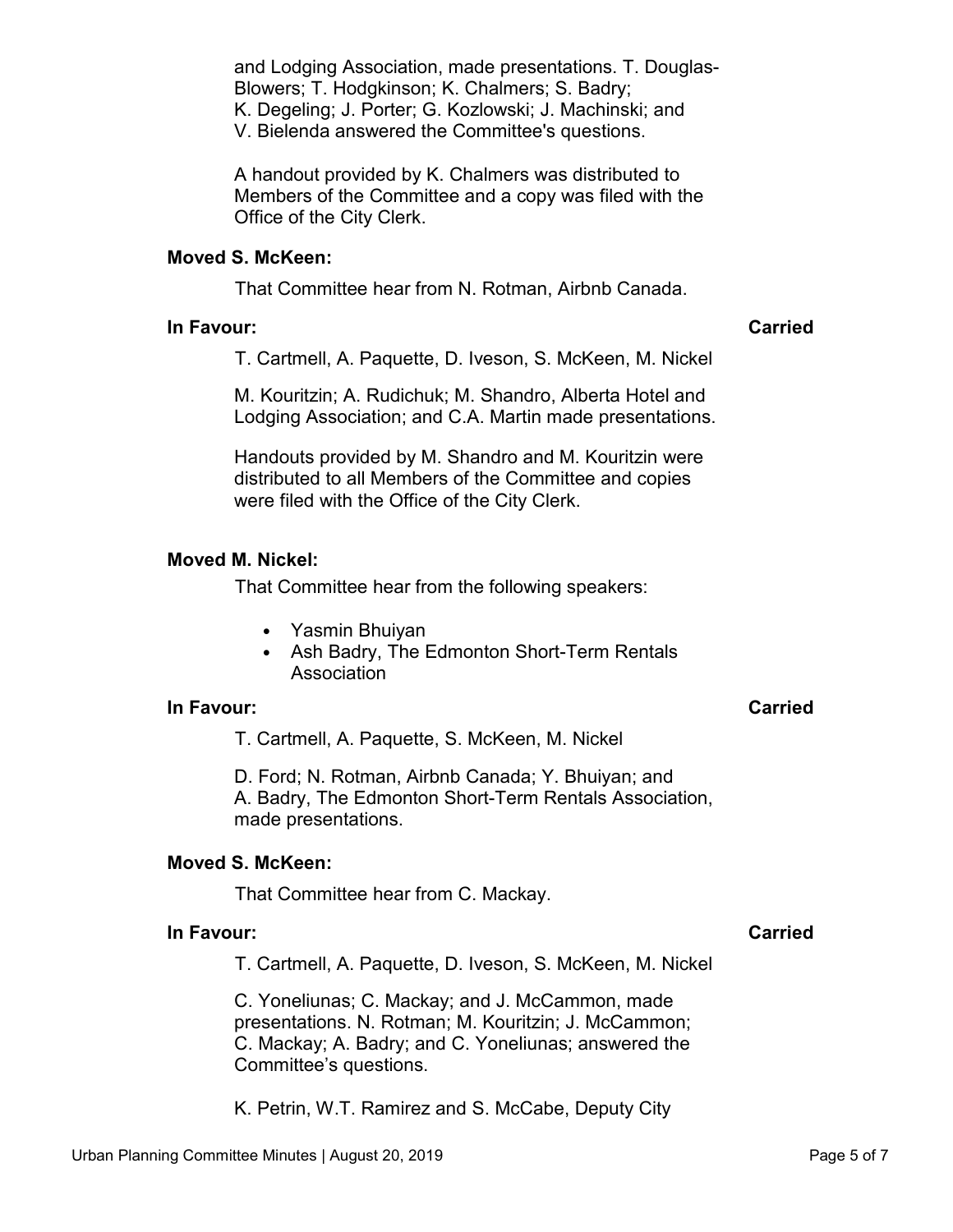Manager, Urban Form and Corporate Strategic Development; K. Scott, Citizen Services; and C. Ashmore, Financial and Corporate Services (Law), answered the Committee's questions.

# <span id="page-5-0"></span>**Moved T. Cartmell:**

That Urban Planning Committee recommend to City Council:

1. That Bylaw 18942 be given the appropriate readings.

2. That Administration explore potential bylaw changes to manage concerns regarding short term rentals, including:

- a development permit process for "entire rental" properties;

- increased property tax rates, fees, or levies in lieu for "entire rental" properties;

- measures to hold online rental platforms accountable to complaints raised about hosts;

- the potential for an additional fee to be directed to support affordable housing and tourism;

- complaint thresholds that would result in license suspension and/or removal

and report back to Urban Planning Committee.

#### **In Favour:** Carried Carried Carried Carried Carried Carried Carried Carried Carried Carried Carried Carried Carried Carried Carried Carried Carried Carried Carried Carried Carried Carried Carried Carried Carried Carried C

T. Cartmell, A. Paquette, S. McKeen, M. Nickel

# 6.2 **Bylaw 18930 - Edmonton Transit System Advisory Board Bylaw Amendment No. 1**

# **Moved S. McKeen:**

That Urban Planning Committee recommend to City Council:

That Bylaw 18930 be given the appropriate readings.

# **In Favour: Carried**

T. Cartmell, S. McKeen, M. Nickel

#### **Absent:**

A. Paquette

# **7. RESPONSES TO COUNCILLOR INQUIRIES - NONE**

# **8. PRIVATE REPORTS - NONE**